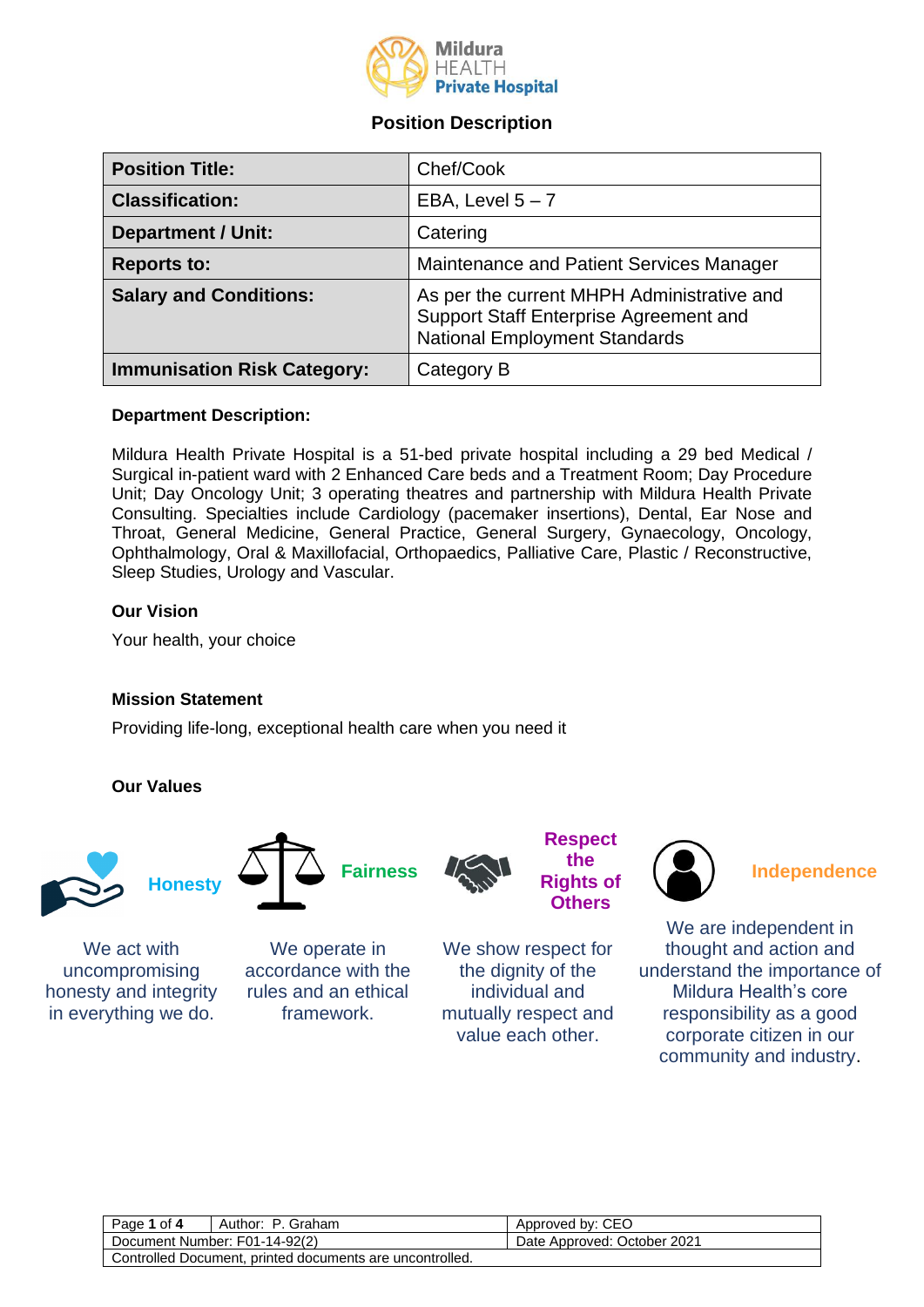

# **Position Summary:**

We are looking for a Qualified Chef or experienced cook to plan and prepare delicious nutritional meals according to menu. You will oversee the daily operation of the kitchen, including placing orders, cleaning and maintaining equipment and following all food safety guidelines. This position is best suited to someone who is highly organised, able to work independently and has previous kitchen experience.

An excellent cook must be able to follow instructions in cooking and delivering well-prepared meals. They must be skilful in moving around the kitchen and apt in multi-tasking. Experience in using various ingredients and cooking techniques is also important.

# **Mandatory Requirements:**

- Qualified Chef or experienced cook
- Experience in all kitchen duties
- High standard of personal hygiene, grooming and presentation
- Excellent communication skills including verbal communication skills
- The ability to read and understand written instructions, recipes and labels as required
- Computer literacy
- Ability to work both individually and in a team environment
- Ability to plan and prioritise workload
- Ability to maintain confidentiality and privacy
- Vaccination against COVID-19 is a mandatory requirement for all healthcare workers in Victoria, and as such, all employees at Mildura Health Private Hospital

# **Skills, Knowledge and Attributes:**

- Experience in using cutting tools, cookware and bakeware.
- Knowledge of various cooking procedures and methods (grilling, baking, boiling etc.)
- Ability to follow all sanitation procedures.
- Ability to work in a team.
- Very good communication skills.

#### **Key Responsibilities:**

- Excellent customer service skills are essential.
- Ability to work unsupervised.
- Commitment to providing quality service.
- Must have excellent time management skills.
- Understanding of HACCP and Food Safety Plans would be an advantage.
- Current Victorian Police Check and Working with Children Check.
- Barista experience an advantage (but not essential).

# **General Responsibilities:**

#### **Catering**

- Plan and review menus in conjunction with Maintenance-Patient Services Manager and the other cooks employed in the hospital.
- Take responsibility for the preparation of all meals served to patients, staff and visiting medical officers.
- Order all perishable ingredients in conjunction with the Maintenance-Patient Services Manager, and to ensure that delivery deadlines are met by suppliers.

| Page 2 of 4                                              | Author: P. Graham             | Approved by: CEO            |
|----------------------------------------------------------|-------------------------------|-----------------------------|
|                                                          | Document Number: F01-14-92(2) | Date Approved: October 2021 |
| Controlled Document, printed documents are uncontrolled. |                               |                             |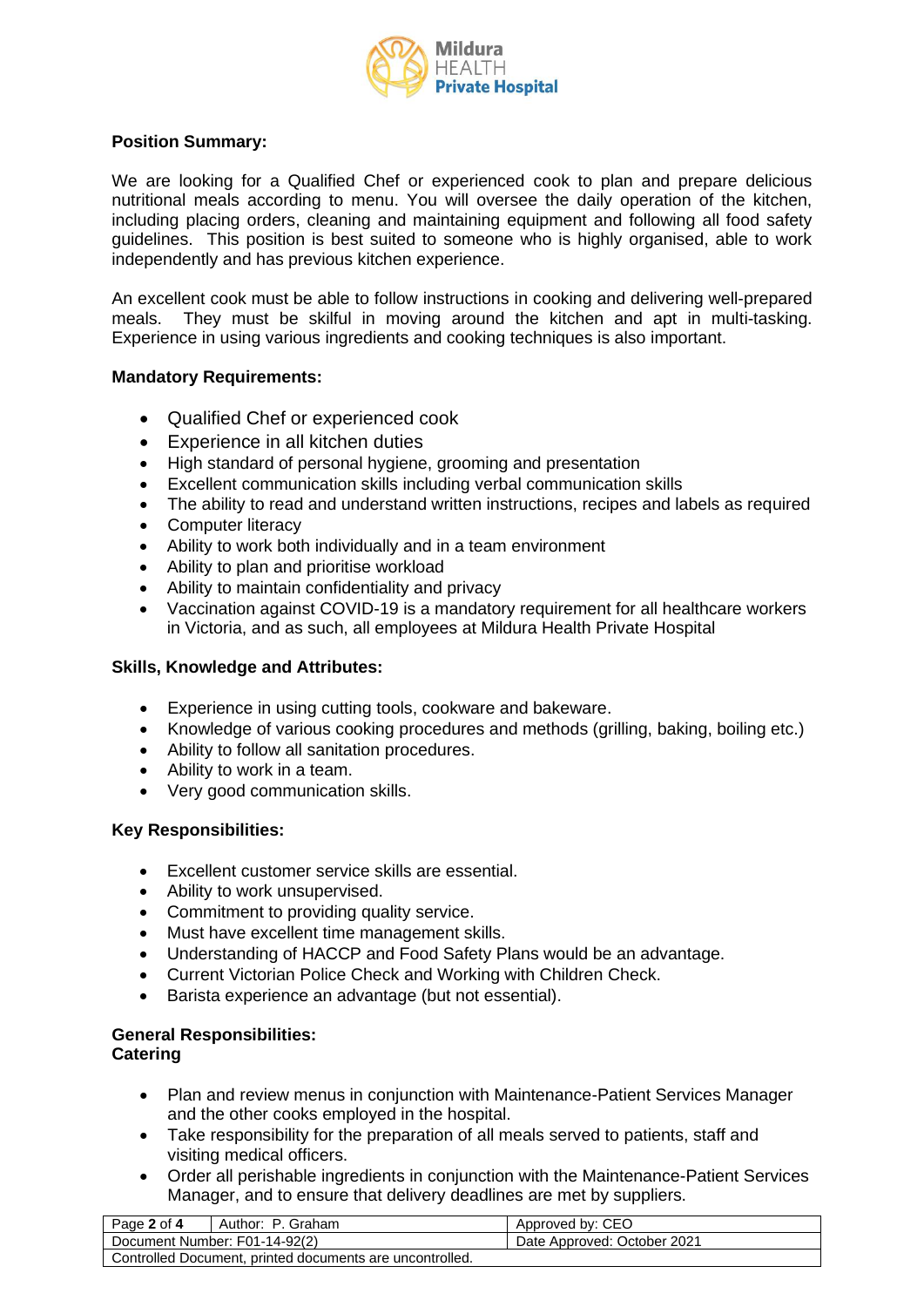

- Maintain an up to date knowledge of the market prices of those perishable items so that the best possible ingredients may be obtained at the most competitive prices.
- Be responsible for the care, maintenance and cleaning of all catering equipment and to report any repairs or other maintenance needs to the Maintenance-Patient Services Manager.
- Determine the types and quantities of meats, vegetables, soups, salads, sandwiches to be prepared.
- Plan cooking schedules so that foods will be ready at specific times.
- Confer with the Food Service Assistants with regard to the preparation of special therapeutic diets.
- Supervise the measuring and mixing of ingredients according to recipes as approved as well as the washing, trimming, cooking and seasoning of all food items.
- Be fully conversant with the operation of all kitchen utensils and equipment such as blenders, mixers, slicers and other special equipment which may be provided to the department from time to time.
- Ensure that all equipment, stoves, worktops and tables, and storage areas are kept clean and in a hygienic condition at all times and to report to the Maintenance-Patient Services Manager any deviation from the cleaning roster.
- Competently carve all meats, fish and poultry, and to portion appropriate servings in accordance with individual requirements.
- Observe and report the presence of any mould, vermin or insects in the department.
- Ensure that stored foods are prevented from deterioration and used before spoilage occurs.
- Order perishable goods on a regular basis, thus eliminating wastage and leftovers.
- Have a thorough knowledge of all goods kept in the dry food store in order to ensure that regular turnover is maintained.

# **Management:**

- Contribute to the professional development of others including preceptorship of new staff and/or students on placement.
- Liaise with other departments;
- Exercise economy in the use of resources, supplies and time.
- Actively participate in team meetings, staff forums and other meetings relevant to role and as requested by manager.

# **Professional Development:**

- Participate in the hospital appraisal process.
- Complete mandatory competencies as directed and per the Training/Competency Calendar.
- Maintain and update knowledge and skills through regular attendance at education and training sessions and in-service education.
- Keep abreast of technology relating to the area.

# **Safety and Quality:**

- Demonstrate an understanding of the MHPH Quality Management System and actively contribute to quality improvement activities and the hospital's plan to achieve organisational objectives.
- Understand, contribute to and participate in the hospital ISO certification process.
- Understand, contribute to and participate in the application of the National Safety and Quality Health Service Standards (NSQHS) applicable to MHPH.

| Page<br>o<br>Author:<br>Graham<br>ot 4                    | CEC<br>Approved<br>bv:            |
|-----------------------------------------------------------|-----------------------------------|
| Document Number: F01-14-92(2)                             | October 2021<br>Date<br>Approved: |
| nrinted documents are uncontrolled<br>Controlled Document |                                   |

Controlled Document, printed documents are uncontrolled.